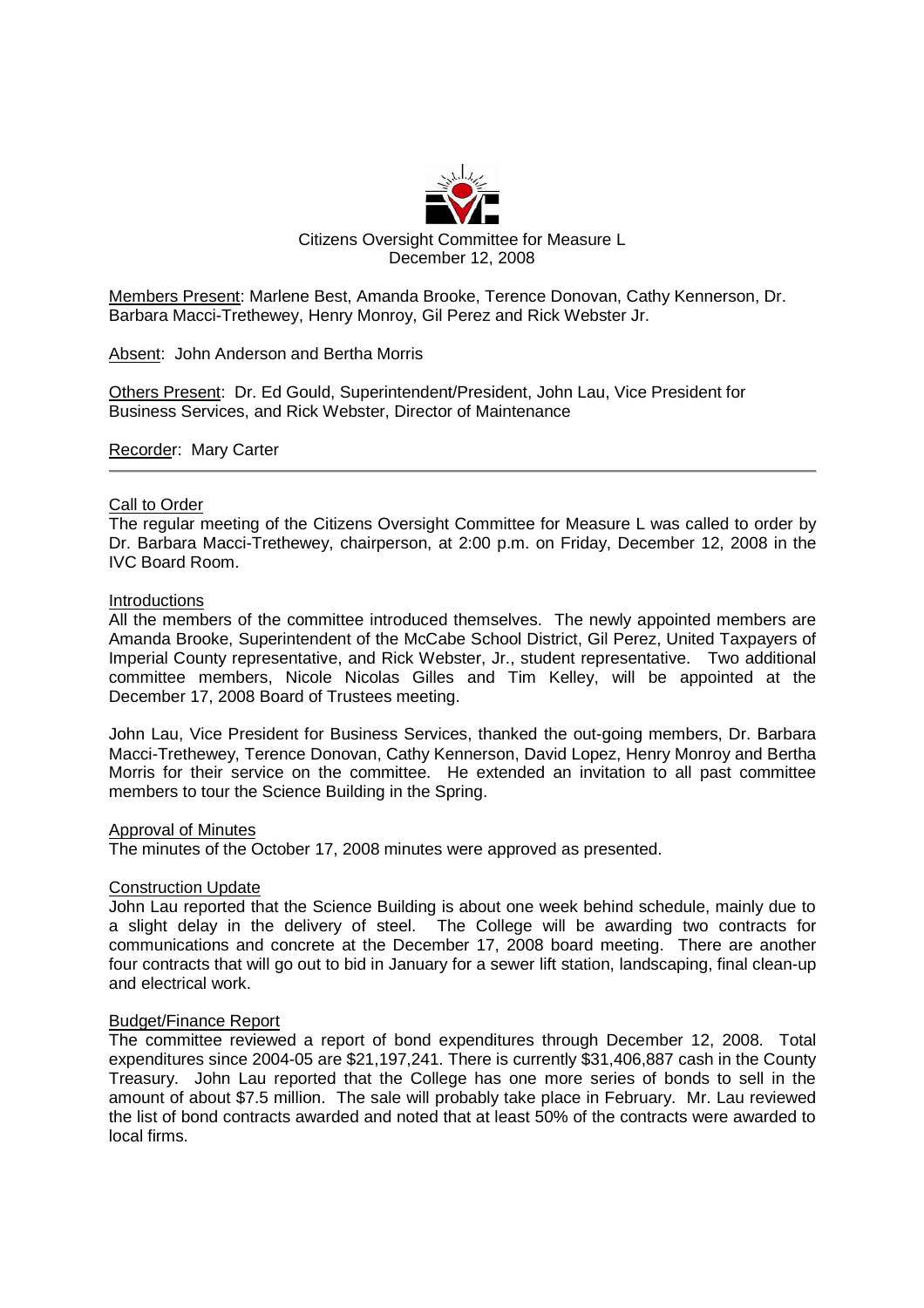## Annual Report

Dr. Ed Gould stated that he would like the next annual report to be distributed widely throughout the community to justify bond expenditures to the taxpayers. The new report will be developed by the College's public relation department.

### Meeting schedule

The committee agreed to meeting on a quarterly basis, on the second Friday of the last month of the quarter. The next meeting will be Friday, March 13, 2009 at 2:00 p.m. John Lau will invite Nielsen Construction, Jimmy Sanders, architect, and Doug Hartline, inspector to attend the meeting and report to the committee.

Meeting adjourned at 2:45 p.m.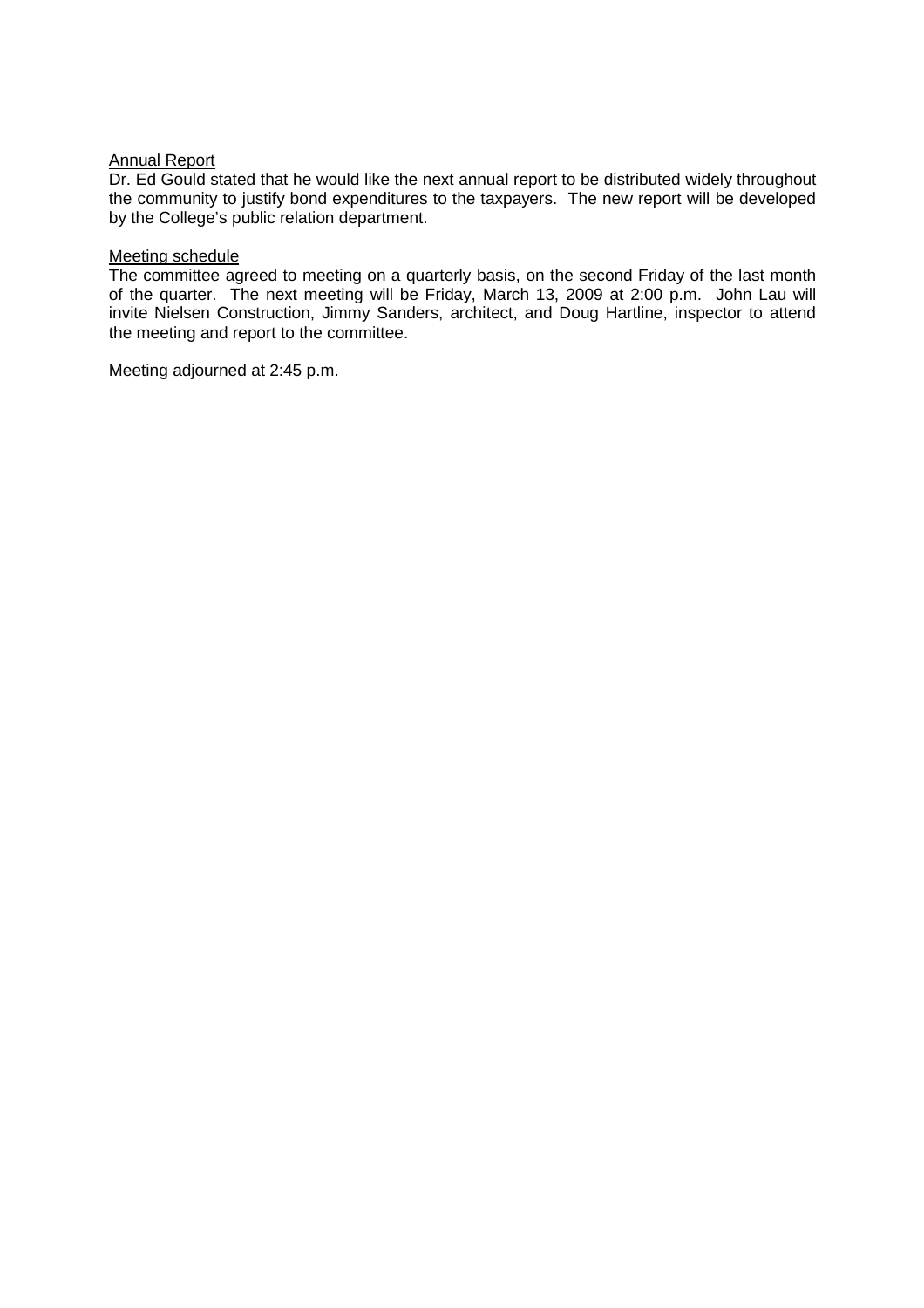|                                                                             | 2004-05    | 2005-06                   | 2006-07                              | 2007-08                   | 2008-09                   | Total                                                                                    |
|-----------------------------------------------------------------------------|------------|---------------------------|--------------------------------------|---------------------------|---------------------------|------------------------------------------------------------------------------------------|
| <b>CONSTRUCTION/SITE IMPROVEMENT</b>                                        |            |                           |                                      |                           |                           |                                                                                          |
| <b>Science Building Construction</b>                                        |            |                           |                                      |                           | 3,790,239.57 3,649,140.72 | 7,439,380.29                                                                             |
| Fire Alarm System                                                           |            |                           |                                      |                           | 105,300.00                | 105,300.00                                                                               |
| Deferred Maintenance - college center doors                                 |            |                           |                                      |                           | 25,770.00                 | 25,770.00                                                                                |
| Deferred Maintenance - HVAC Gym                                             |            |                           |                                      | 15,282.66                 |                           | 15,282.66                                                                                |
| Deferred Maintenance - HVAC Library<br>Deferred Maintenance - tennis courts |            |                           |                                      | 35,793.25<br>25,000.00    |                           | 35,793.25                                                                                |
| Deferred Maintenance - Water Treatment Plant                                |            |                           |                                      | 21,942.68                 |                           | 25,000.00<br>21,942.68                                                                   |
| North Parking Lot lights                                                    |            |                           |                                      | 153,500.00                |                           | 153,500.00                                                                               |
| Track                                                                       |            |                           |                                      | 389,637.50                |                           | 389,637.50                                                                               |
| Parking lot phase II                                                        |            |                           |                                      | 1,412,014.00 1,822,806.00 |                           | 3,234,820.00                                                                             |
| Pool                                                                        |            | 247,510.95                | 50,347.48                            | 23,302.86                 |                           | 321,161.29                                                                               |
| Ramp rental (portable bldgs)                                                |            |                           | 3,250.68                             |                           |                           | 3,250.68                                                                                 |
| Floor, 2100 bldg                                                            |            |                           | 20,500.00                            |                           |                           | 20,500.00                                                                                |
| Auto tech electrical                                                        |            |                           | 84,809.93                            |                           |                           | 84,809.93                                                                                |
| Gym floor                                                                   |            |                           | 107,019.54                           |                           |                           | 107,019.54                                                                               |
| Parking Lot Phase I Sports field relocation                                 |            |                           | 751,572.07                           |                           |                           | 751,572.07                                                                               |
| Roofing project<br>Portable building relocation                             |            | 1,254,920.69<br>77,397.52 | 191,746.31<br>309,021.00             |                           |                           | 1,446,667.00<br>386,418.52                                                               |
| Supplies misc                                                               | 326.04     | 20,366.82                 | 4,881.37                             |                           |                           | 25,574.23                                                                                |
| Electrical                                                                  | 101,445.18 | 34,174.15                 |                                      |                           |                           | 135,619.33                                                                               |
| Remodel - gym                                                               | 29,250.83  | 30,478.63                 |                                      |                           |                           | 59,729.46                                                                                |
| Air Conditioning                                                            | 85,083.00  | 13,752.12                 |                                      |                           |                           | 98,835.12                                                                                |
| Remodel - counseling                                                        |            | 13,326.53                 |                                      |                           |                           | 13,326.53                                                                                |
| Remodel - misc                                                              |            | 11,838.60                 |                                      |                           |                           | 11,838.60                                                                                |
| Sidewalks                                                                   |            | 7,020.86                  |                                      |                           |                           | 7,020.86                                                                                 |
| <b>Benches</b>                                                              |            | 3,281.50                  |                                      |                           |                           | 3,281.50                                                                                 |
| Auto Shop                                                                   | 4,500.00   |                           |                                      |                           |                           | 4,500.00                                                                                 |
| Concete<br><b>Total Construction/Site Improvement</b>                       | 5,172.71   |                           |                                      |                           |                           | 5,172.71<br>225,777.76 1,714,068.37 2,935,162.38 6,277,504.52 3,780,210.72 12,677,541.09 |
| <b>EQUIPMENT</b>                                                            |            |                           |                                      |                           |                           |                                                                                          |
| Equipment - Science div.                                                    |            | 146,685.75                | 40,299.94                            |                           |                           | 186,985.69                                                                               |
| Capital Equipment                                                           |            |                           | 16,350.56                            |                           |                           | 16,350.56                                                                                |
| <b>Total Equipment</b>                                                      | 0.00       | 146,685.75                | 56,650.50                            | 0.00                      | 0.00                      | 203,336.25                                                                               |
| <b>OTHER OUTGO</b>                                                          |            |                           |                                      |                           |                           |                                                                                          |
| Debt payments - Cert. of Participation                                      | 89,021.60  | 382,190.09                | 394,138.99                           |                           |                           | 865,350.68                                                                               |
| Debt payments - Lease Revenue Bonds                                         | 291,550.46 | 293,927.87                | 290,597.17                           |                           |                           | 876,075.50                                                                               |
| Other                                                                       |            | 660.00                    |                                      |                           |                           | 660.00                                                                                   |
| <b>Total Other Outgo</b>                                                    | 380,572.06 | 676,777.96                | 684,736.16                           | 0.00                      | 0.00                      | 1,742,086.18                                                                             |
| <b>SALARIES AND BENEFITS</b>                                                |            |                           |                                      |                           |                           |                                                                                          |
| Maintenance workers - salaries                                              |            | 59,759.13                 | 68,742.76                            | 74,085.08                 | 33,760.40                 | 236,347.37                                                                               |
| Maintenance workers - benefits                                              |            | 32,078.56                 | 33,259.93                            | 33,928.93                 | 15,423.05                 | 114,690.47                                                                               |
| <b>Total Salaries and Benefits</b>                                          | 0.00       | 91,837.69                 | 102,002.69                           | 108,014.01                | 49,183.45                 | 351,037.84                                                                               |
| <b>SERVICES</b>                                                             |            |                           |                                      |                           |                           |                                                                                          |
| <b>Construction Management</b>                                              |            |                           |                                      | 838,414.59                | 399,900.92                | 1,238,315.51                                                                             |
| Permits, inspection, testing                                                |            | 5,000.00                  | 38,693.88                            | 137,989.59                | 214,170.19                | 395,853.66                                                                               |
| Legal ads                                                                   | 1,659.47   | 796.13                    | 2,673.05                             | 5,230.30                  | 3,184.50                  | 13,543.45                                                                                |
| Security                                                                    |            |                           |                                      |                           | 18,899.70                 | 18,899.70                                                                                |
| Architect                                                                   |            | 452,420.72                | 904,886.35                           | 681,382.33                |                           | 2,038,689.40                                                                             |
| <b>Construction Insurance</b>                                               |            |                           |                                      | 22,488.00                 |                           | 22,488.00                                                                                |
| <b>State Architect</b>                                                      |            |                           | 136,900.00                           |                           |                           | 136,900.00                                                                               |
| Audit                                                                       |            | 4,500.00                  | 3,300.00<br>8,791.08                 |                           |                           | 7,800.00                                                                                 |
| <b>Traffic survey</b><br><b>Facility Planning</b>                           |            | 4,140.00                  | 10,180.00                            |                           |                           | 8,791.08<br>14,320.00                                                                    |
| Portable bldg leases                                                        |            | 16,616.41                 | 53,742.12                            |                           |                           | 70,358.53                                                                                |
| <b>Total Services</b>                                                       | 1,659.47   |                           | 483,473.26 1,159,166.48 1,685,504.81 |                           | 636,155.31                | 3,965,959.33                                                                             |
| <b>SUPPLIES</b>                                                             |            |                           |                                      |                           |                           |                                                                                          |
| Science Bldg groundbreaking                                                 |            |                           | 2,097.94                             |                           |                           | 2,097.94                                                                                 |
| <b>Total Supplies</b>                                                       | 0.00       | 0.00                      | 2,097.94                             | 0.00                      | 0.00                      | 2,097.94                                                                                 |
| <b>Total Expenditures</b>                                                   | 608,009.29 |                           |                                      |                           |                           | 3,112,843.03 4,939,816.15 8,071,023.34 4,465,549.48 21,197,241.29                        |